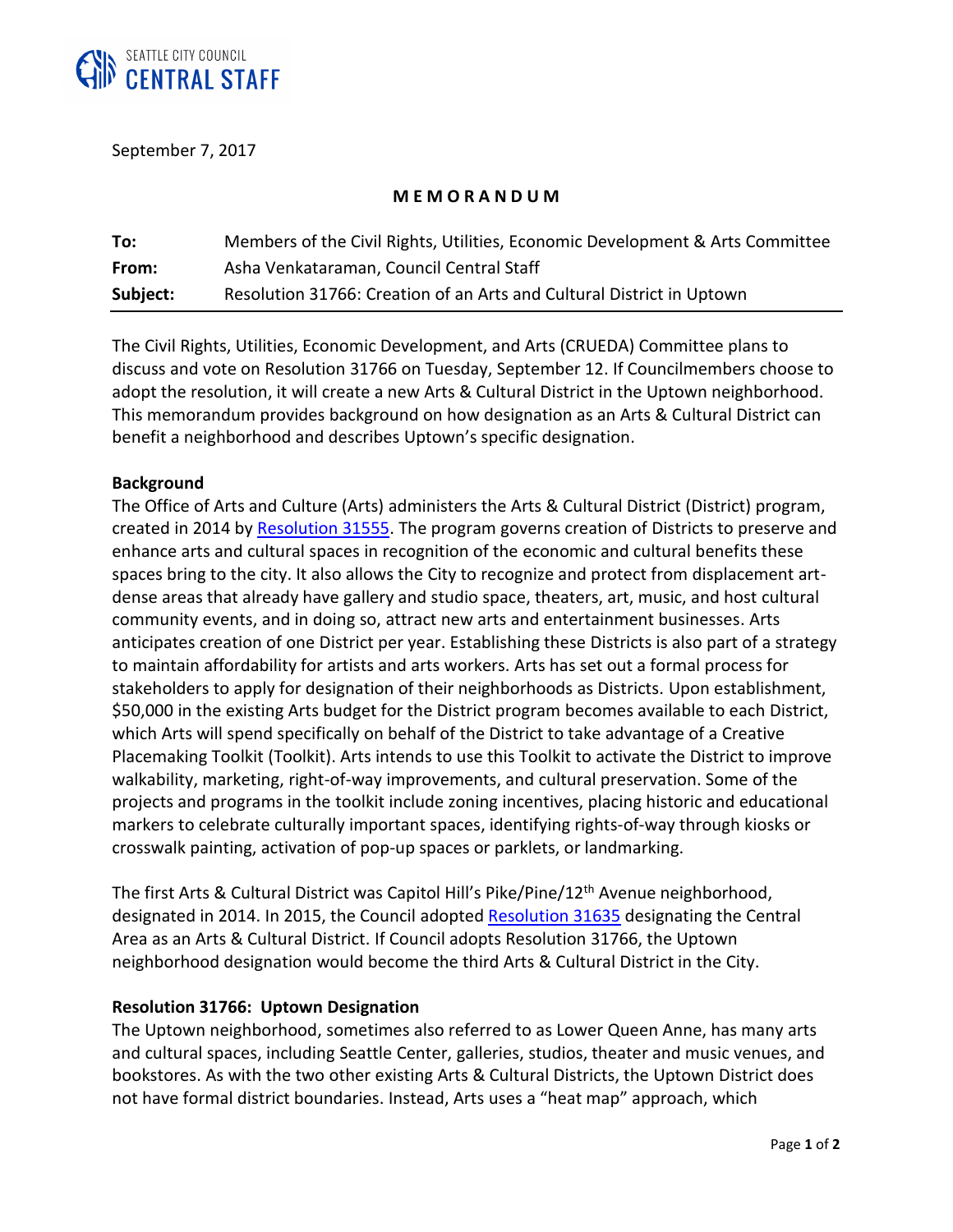recognizes a density of arts and cultural spaces, and associates impact with the presence of those spaces. The neighborhood and District boundaries do not have to be the same. As shown on the attached map (Attachment A), the District does not cover all of the Uptown neighborhood. Also, the boundary drawn on the map is not fixed, nor is it reflective of where the impact from these spaces end.

Stakeholders in Uptown submitted an application for designation as a District using these four guiding principles:

- 1. A cultural integration across the geography of Uptown from Seattle Center to the Heart of Uptown and beyond.
- 2. A commitment to racial and social equity.
- 3. The activation of cross-cultural and interdisciplinary collaboration.
- 4. The development and measurement of Uptown's creative economy.

The designation and implementation of these guiding principles is intended to allow the City to leverage Seattle Center and use the arts and culture in surrounding neighborhoods to make Uptown a regional arts and culture destination. The 2017 Adopted Budget funds the District program at a level sufficient to provide \$50,000 to the Uptown District to fund use of the Toolkit.

Relatedly, the Planning, Land Use, and Zoning (PLUZ) Committee is considering rezoning the Uptown neighborhood, allowing for higher heights and more development capacity throughout the urban center. The potential for redevelopment of current art and cultural spaces could be balanced by the preservation of these spaces that designation of District promotes. The rezone legislation would also change zoning regulations for arts and cultural institutions, providing an incentive to create arts and cultural spaces in new buildings.

# **Attachment:**

- A. Uptown District Map
- cc: Kirstan Arestad, Central Staff Director Dan Eder, Central Staff Deputy Director